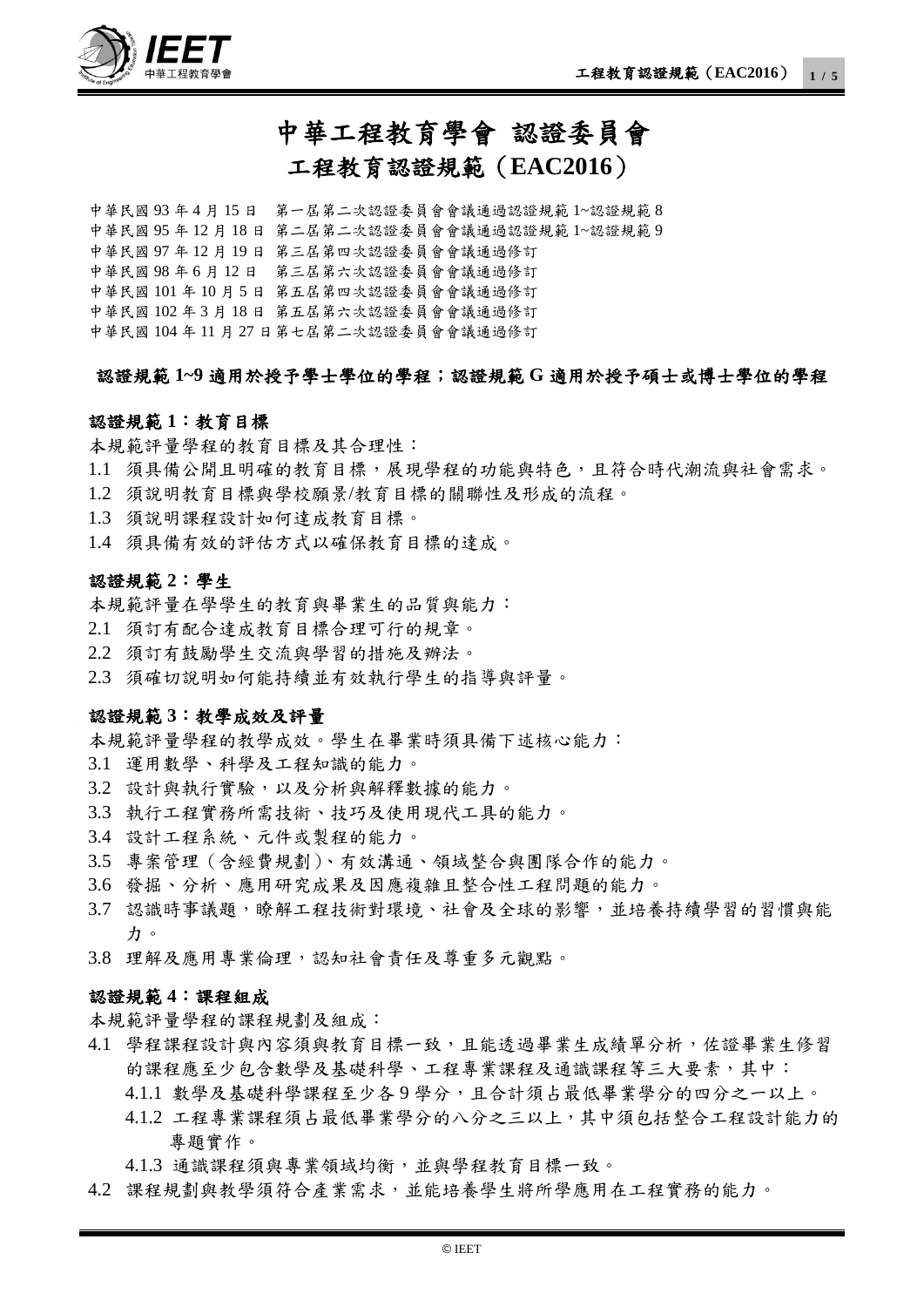

#### 認證規範 **5**:教師

本規範評量學程教師下列各項的執行情形:

- 5.1 學程應有足夠的專任教師人數。
- 5.2 教師須參與學程目標的制定與執行。
- 5.3 教師的專長應能涵蓋其相關領域所需的專業知識。
- 5.4 教師與學生間的互動與輔導學生的成效。
- 5.5 教師與業界交流的執行成效。
- 5.6 教師專業持續成長的管道與鼓勵措施。
- 5.7 教師參與相關學術及專業組織以及其活動。

#### 認證規範 **6**:設備及空間

本規範評量學程教學相關軟硬體設備、設施及空間:

- 6.1 須能促成良性的師生互動。
- 6.2 須能營造一個有利於學生發展專業能力的環境。
- 6.3 須能提供學生使用相關專業設備與工具的學習環境。
- 6.4 須能提供足夠的資訊設備供師生進行與教育目標相符的教學活動。
- 6.5 須能提供安全的學習空間、設備維護及管理制度。

#### 認證規範 **7**:行政支援與經費

本規範評量學校及學程行政支援與經費:

- 7.1 須提供足以確保學程品質及賡續發展的行政支援及經費,並具備有效的領導及管理制度。
- 7.2 須提供足以支援教師專業成長的經費。
- 7.3 須提供足夠的行政支援與技術人力。

7.4 須提供足夠的經費支應教學、實驗及實習設備的取得、保養與運轉。

#### 認證規範 **8**:領域認證規範

本規範評量各學程領域的認證規範: 各學程的課程與師資須與其名稱所指的領域名實相符,若該學程屬整合性領域,則須分別滿 足各相關領域的認證規範。

#### 認證規範 **9**:持續改善成效

學程須提供自我評量過程及具體成效,以及持續改善機制計書和落實成果: 9.1 須持續確保學生在畢業時具備核心能力。 9.2 課程與教學須持續符合產業需求,及培養學生工程實務能力。 9.3 其他持續改善之機制與成果。

#### 認證規範 **G**:研究所認證基本要求

研究所教育為學士教育的延伸,且以「專、精」為教育重點。本規範界定研究所教育認證的 考量要點:

G.0 須具有適當的入學評量方式。

- G.1 符合規範 1 教育目標的要求。
- G.2 具備規範 2 學生的要求,但須強調研究生與指導教授間的互動。

#### G.3 具備規範 3 的要求,及具有:

G.3.1 特定領域的專業知識。

- G.3.2 策劃及執行專題研究的能力。
- G.3.3 撰寫專業論文的能力。
- G.3.4 創新思考及獨立解決問題的能力。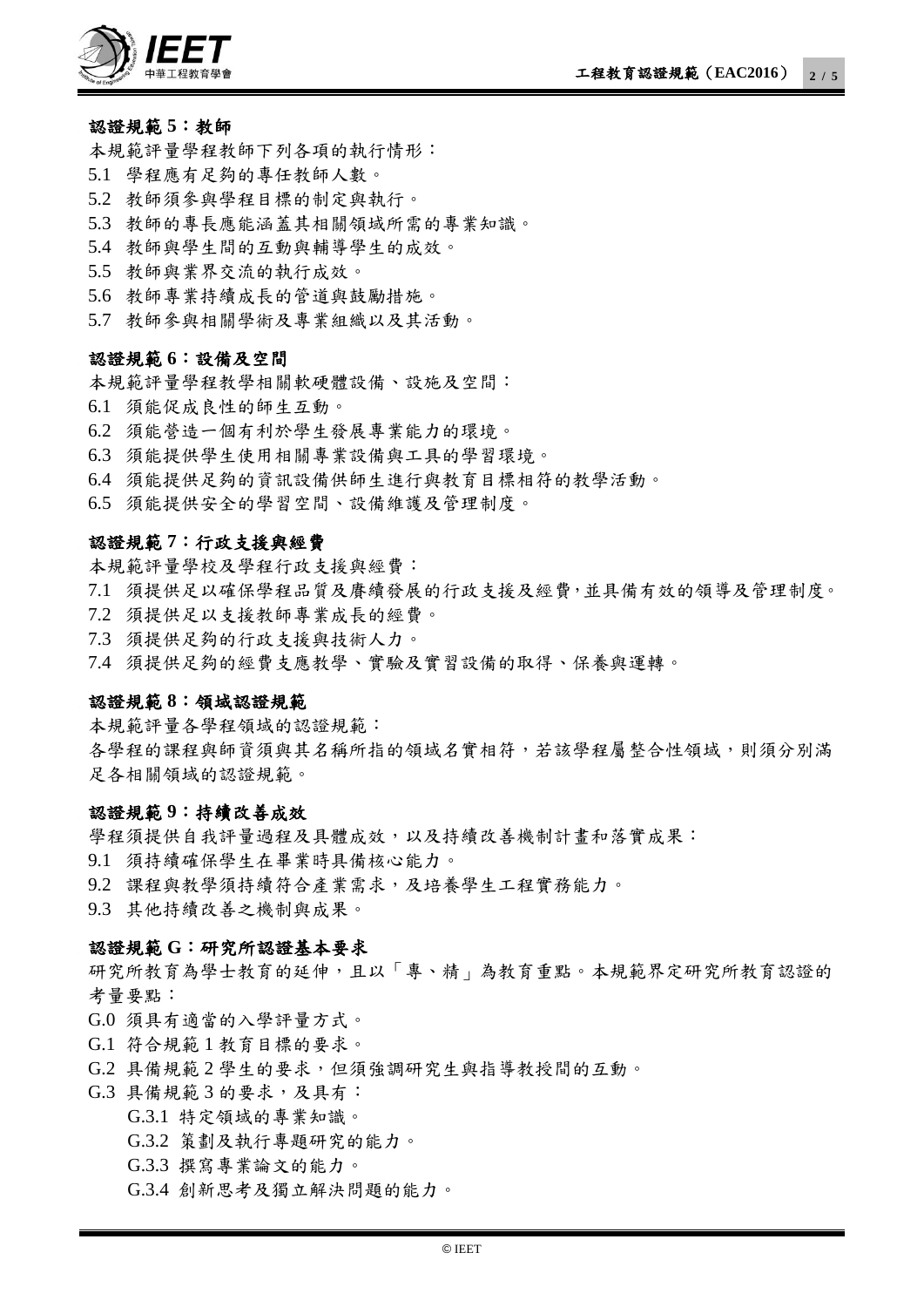

G.3.5 與不同領域人員協調整合的能力。 G.3.6 良好的國際觀。 G.3.7 領導、管理及規劃的能力。 G.3.8 終身自我學習成長的能力。

- G.4 須提供適當的課程規劃,以滿足專業領域發展的需求。
- G.5 具備規範 5 教師的要求,且教師須重視學術或實務研究、發表相關研究成果並參與國內 外學術活動。
- G.6 具備規範 6 設備及空間的要求,且須能滿足研究的需要。
- G.7 具備規範 7 行政支援與經費的要求。
- G.8 符合規範 8 領域認證規範的要求。
- G.9 符合規範 9 持續改善成效的要求。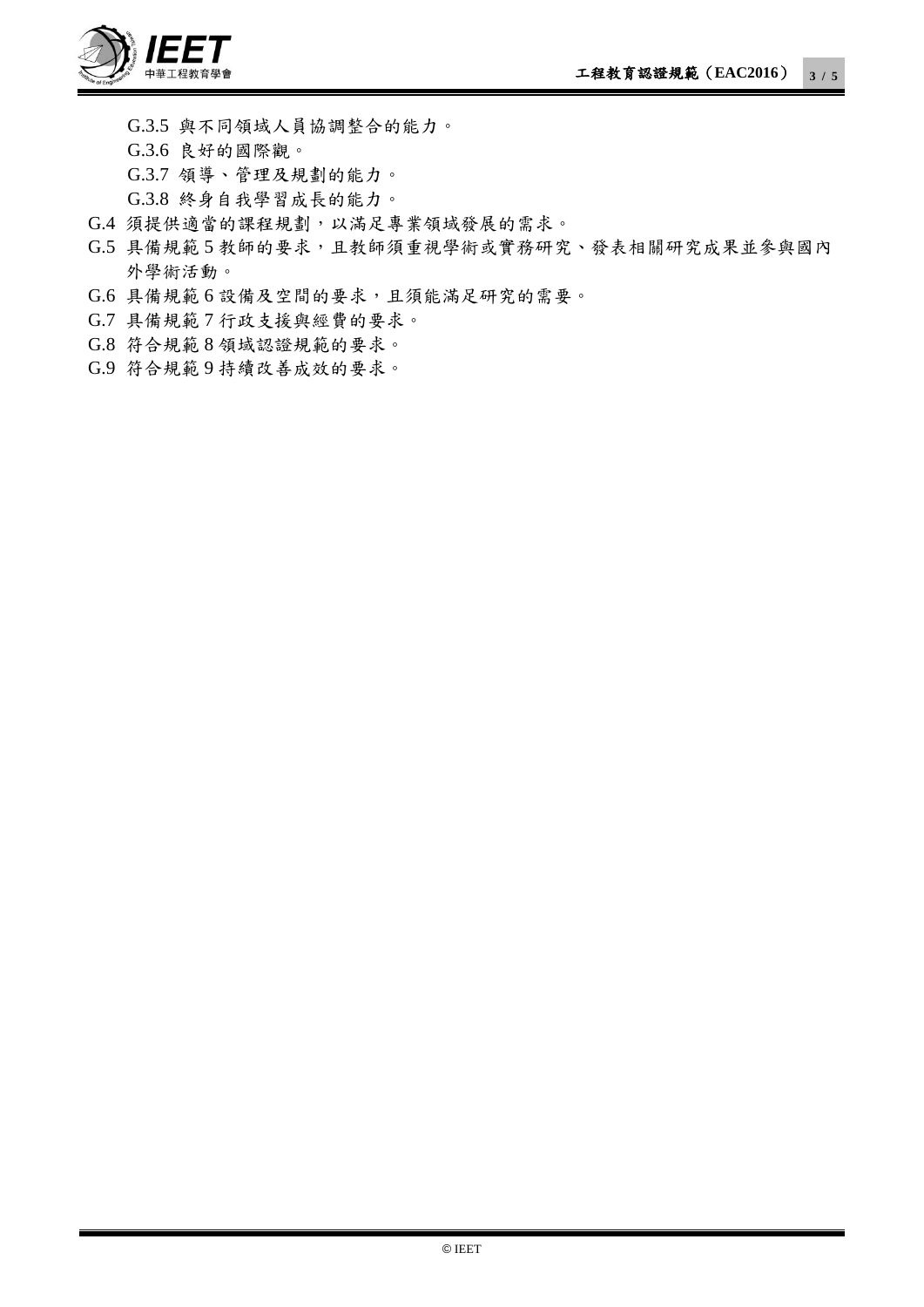

附註:IEET 工程教育認證(EAC)規範係依據下述 Washington Accord 的三項主軸要求而定: 解決工程問題的層次(Level of Problem Solving)、課程組成的知識內涵(Knowledge Profile) 以及畢業生的核心能力(Graduate Attributes)。Washington Accord 的要求多已含括於 EAC 規 範中,下述文字供受認證學程參考。

## **Washington Accord Level of Problem Solving**

**Complex problems:** [are] engineering problems which cannot be resolved without in-depth engineering knowledge, much of which is at, or informed by, the forefront of the professional discipline, and have some or all of the following characteristics:

- Involve wide-ranging or conflicting technical, engineering and other issues
- Have no obvious solution and require abstract thinking, originality in analysis to formulate suitable models
- Requires research-based knowledge much of which is at, or informed by, the forefront of the professional discipline and which allows a fundamentals-based, first principles analytical approach
- Involve infrequently encountered issues
- Are outside problems encompassed by standards and codes of practice for professional engineering
- Involve diverse groups of stakeholders with widely varying needs
- Have significant consequences in a range of contexts
- Are high level problems including many component parts or sub-problems

## **Washington Accord Knowledge Profile**

#### **A Washington Accord programme** provides:

- A systematic, theory-based understanding of the **natural sciences** applicable to the discipline (e.g. calculus-based physics);
- Conceptually-based **mathematics**, numerical analysis, statistics and formal aspects of computer and information science to support analysis and modelling applicable to the discipline;
- A systematic, theory-based formulation of **engineering fundamentals** required in the engineering discipline;
- Engineering **specialist knowledge** that provides theoretical frameworks and bodies of knowledge for the accepted practice areas in the engineering discipline; much is at the forefront of the discipline;
- Knowledge that supports **engineering design** in a practice area;
- Knowledge of **engineering practice** (technology) in the practice areas in the engineering discipline;
- **Comprehension of** the role of engineering in society and identified issues in engineering practice in the discipline: ethics and the professional responsibility of an engineer to public safety; the impacts of engineering activity: economic, social, cultural, environmental and sustainability;
- Engagement with selected knowledge in the **research literature** of the discipline.